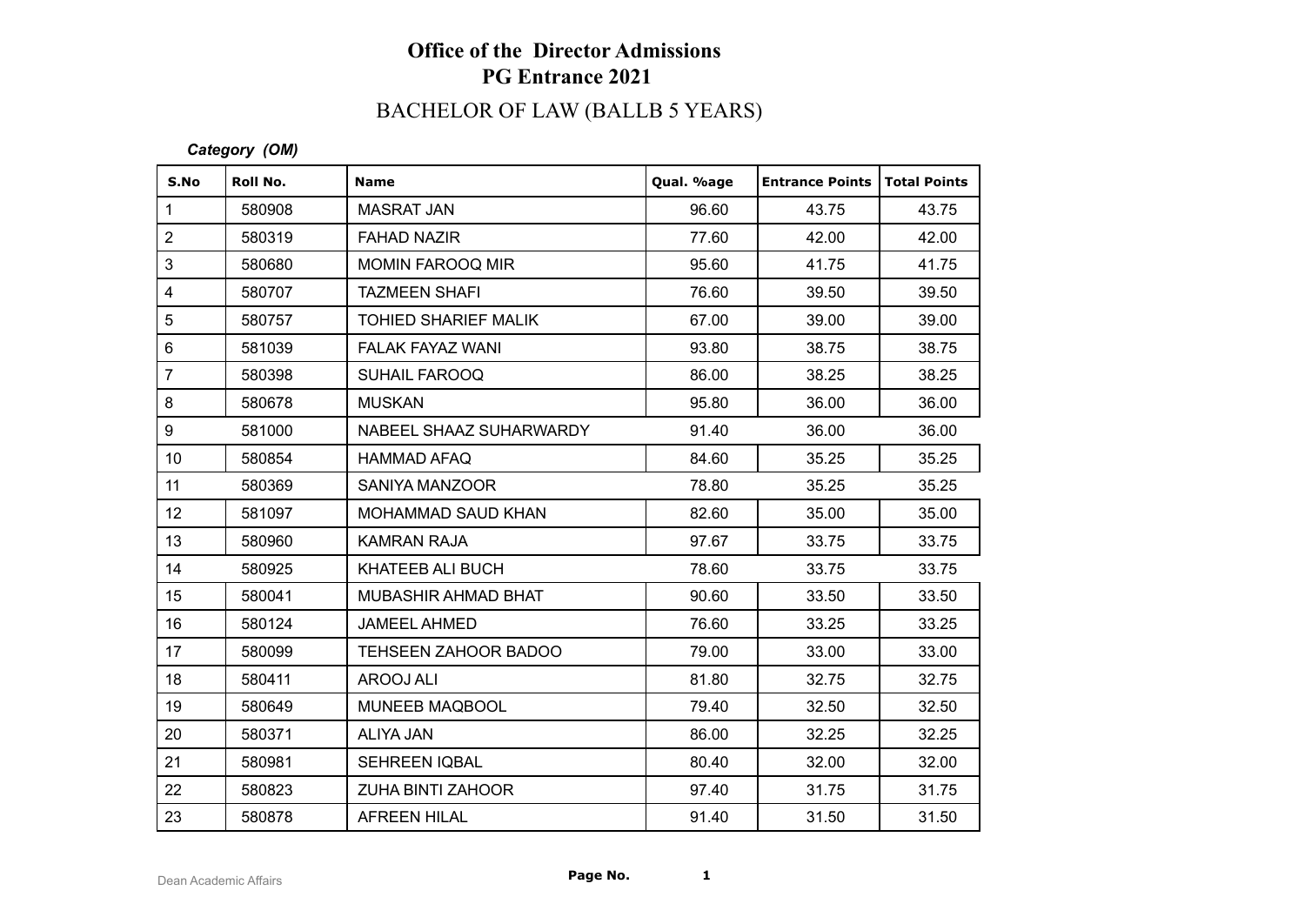# BACHELOR OF LAW (BALLB 5 YEARS)

#### *Category (OM)*

| S.No | Roll No. | <b>Name</b>               | Qual. %age | <b>Entrance Points</b> | <b>Total Points</b> |
|------|----------|---------------------------|------------|------------------------|---------------------|
| 24   | 580663   | NASREENAH FAROOQ          | 85.20      | 31.50                  | 31.50               |
| 25   | 580326   | ZEESHAN ZAFFAR BHAT       | 76.80      | 31.25                  | 31.25               |
| 26   | 580331   | ASIYA JAN                 | 97.00      | 31.00                  | 31.00               |
| 27   | 580769   | <b>UMAR RASOOL</b>        | 78.20      | 31.00                  | 31.00               |
| 28   | 580874   | FAYIZAH JAN               | 92.00      | 30.75                  | 30.75               |
| 29   | 580701   | SHAKIR ALTAF KHANDAY      | 82.40      | 30.75                  | 30.75               |
| 30   | 580965   | NISHA FAROOQ              | 72.60      | 30.75                  | 30.75               |
| 31   | 580980   | HADEEQA JAVEED MIR        | 98.00      | 30.50                  | 30.50               |
| 32   | 580358   | <b>MEHRAN FAROOQ</b>      | 74.60      | 30.50                  | 30.50               |
| 33   | 580737   | <b>MEHAK FAROOQ MIR</b>   | 93.20      | 30.25                  | 30.25               |
| 34   | 580584   | TAHIR MOHI U DIN          | 78.60      | 30.00                  | 30.00               |
| 35   | 580421   | <b>BASIT AHMAD BAKSHI</b> | 69.00      | 30.00                  | 30.00               |
| 36   | 580756   | UMAIR UL HAQ WANI         | 66.60      | 30.00                  | 30.00               |

#### *Category (ST)*

| S.No | Roll No. | <b>Name</b>        | Qual. %age | Entrance Points   Total Points |       |
|------|----------|--------------------|------------|--------------------------------|-------|
| 37   | 580324   | AABROO LATEEF      | 44.20      | 24.50                          | 24.50 |
| 38   | 580698   | MEHRUN NISA        | 76.20      | 21.75                          | 21.75 |
| 39   | 580144   | NUSRAT ARA         | 80.40      | 20.50                          | 20.50 |
| 40   | 580395   | NAZIR AHMAD CHECHI | 42.60      | 20.25                          | 20.25 |
| 41   | 581041   | MEHNAZ MUSTAFA     | 70.00      | 19.50                          | 19.50 |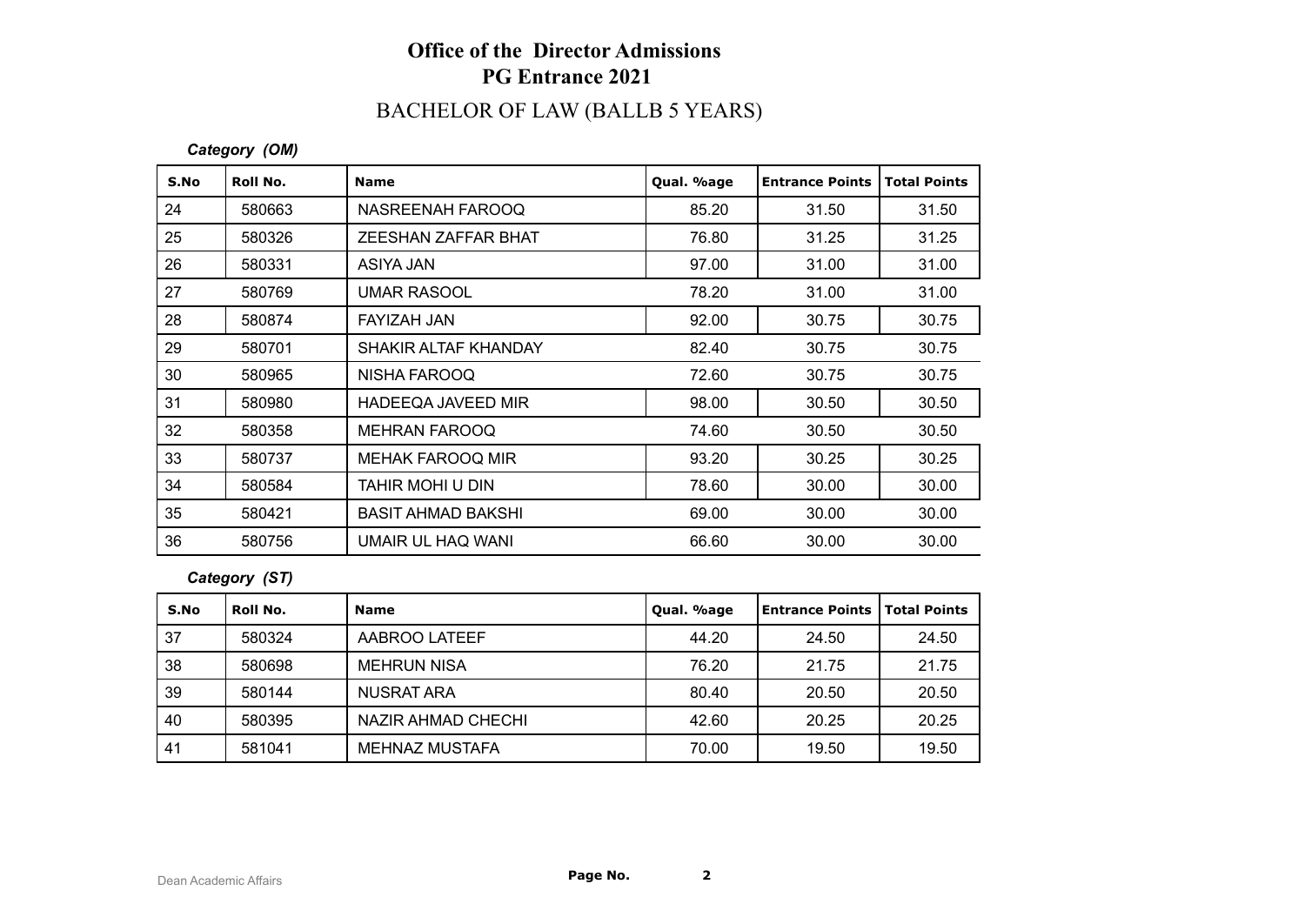### BACHELOR OF LAW (BALLB 5 YEARS)

#### *Category (RBA)*

| S.No | Roll No. | <b>Name</b>           | Qual. %age | Entrance Points   Total Points |       |
|------|----------|-----------------------|------------|--------------------------------|-------|
| 42   | 580323   | <b>SYED URMAT JAN</b> | 75.40      | 29.25                          | 29.25 |
| 43   | 580214   | SHAKIR MAJEED SHEIKH  | 86.60      | 28.25                          | 28.25 |
| 44   | 580218   | NEJIMA MAQBOOL        | 48.80      | 28.00                          | 28.00 |
| 45   | 580198   | SHEERAZ AHMAD NAJAR   | 72.60      | 26.25                          | 26.25 |
| 46   | 580321   | <b>SAIMA JAN</b>      | 80.00      | 25.75                          | 25.75 |

#### *Category (WUP)*

| S.No | <b>Roll No.</b> | <b>Name</b>         | Qual. %age | <b>Entrance Points   Total Points</b> |       |
|------|-----------------|---------------------|------------|---------------------------------------|-------|
| , 47 | 580463          | <b>SHAHID RAFIQ</b> | 62.80      | 25.75                                 | 25.75 |
| -48  | 580305          | AJAZ AFZAL NAJAR    | 83.40      | 23.00                                 | 23.00 |

*Category (CDP)*

| S.No | Roll No. | <b>Name</b>                      | Qual. %age | <b>Entrance Points   Total Points</b> |       |
|------|----------|----------------------------------|------------|---------------------------------------|-------|
| -49  | 581093   | <b>ZEESHAN</b><br>TAUQEER ZIA UL | 90.00      | 22.50                                 | 22.50 |

*Category (PHC)*

| S.No | <b>Roll No.</b> | <b>Name</b>            | Oual. %age | <b>Entrance Points   Total Points</b> |       |
|------|-----------------|------------------------|------------|---------------------------------------|-------|
| 50   | 580174          | <b>MEHREEN PARVAIZ</b> | 61.40      | 20.25                                 | 20.25 |

*Category (OSJ)*

| S.No | Roll No. | Name                   | Oual, %age | Entrance Points   Total Points |       |
|------|----------|------------------------|------------|--------------------------------|-------|
| 51   | 580753   | <b>SAQLAIN SKINDER</b> | 51.00      | 20.75                          | 20.75 |

*Category (SN)*

| S.No | <b>Roll No.</b> | <b>Name</b>     | Oual. %age | <b>Entrance Points   Total Points</b> |       |
|------|-----------------|-----------------|------------|---------------------------------------|-------|
| -52  | 580817          | BAZEELA MANZOOR | 63.80      | 15.00                                 | 15.00 |